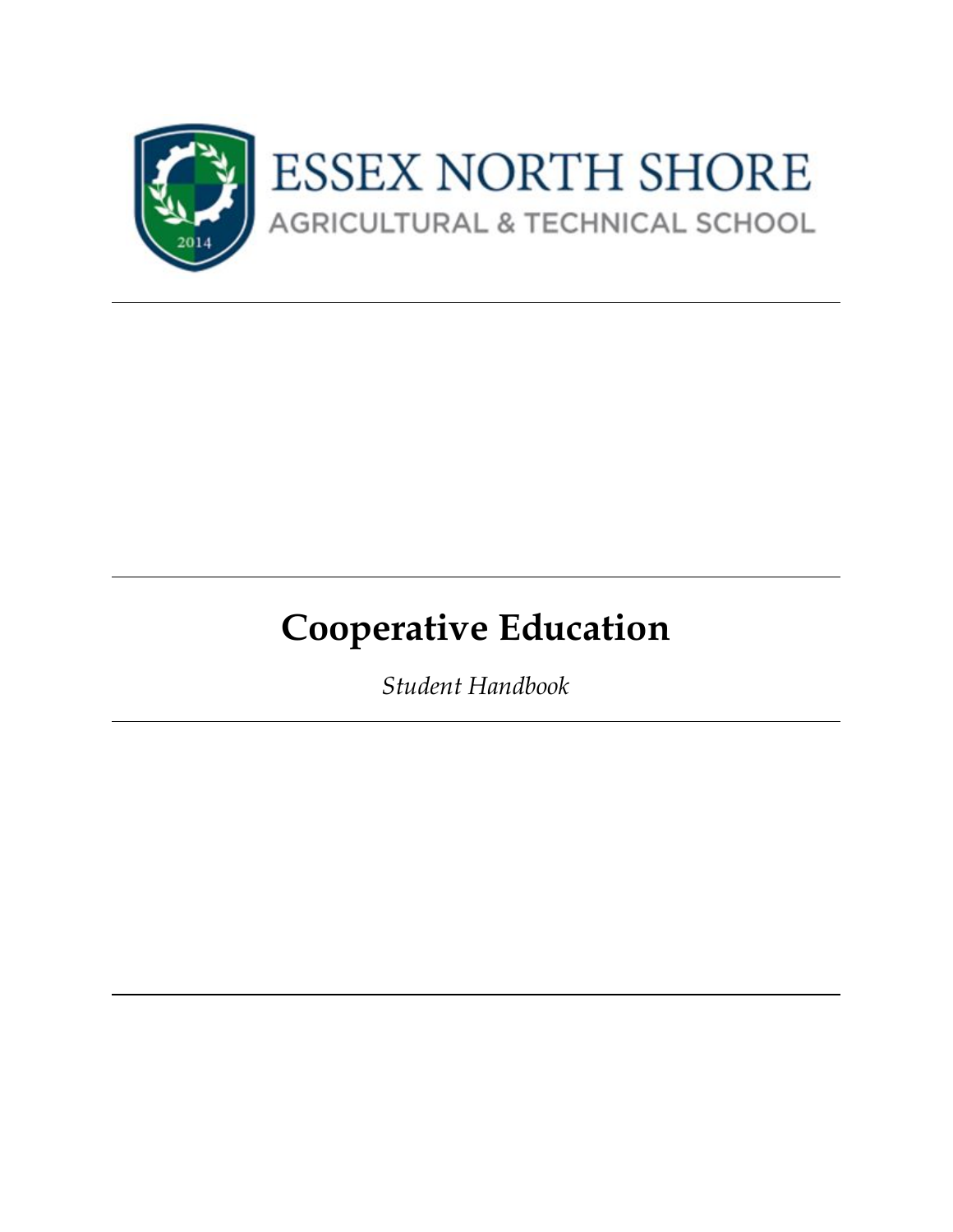#### Congratulations!

You have met the eligibility requirements to begin your Co-op placement! You are taking the first step toward the career you have been planning for during the last 2 years and you are beginning to build your resume and your future!

In this manual you will find most of the information you will need to be successful during your placement and beyond.

Please read the contents carefully, and keep this manual handy in the event that you have any questions during your placement.

Best of luck as you begin on the path to your future!

*"The future belongs to those who believe in the beauty of their dreams"*

*Eleanor Roosevelt*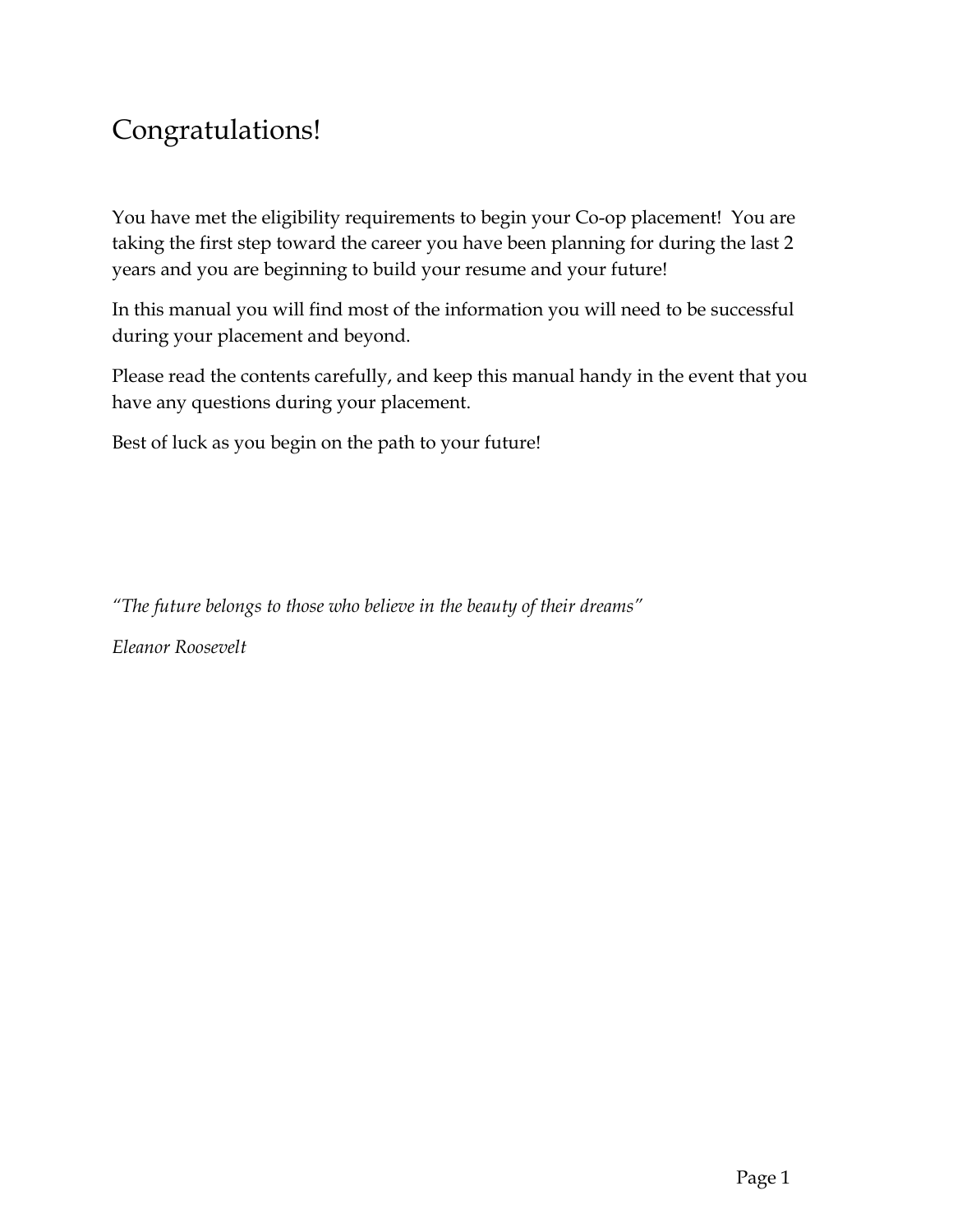### **Table of Contents**

|                                                | 3              |
|------------------------------------------------|----------------|
|                                                | $\overline{4}$ |
|                                                | 5              |
|                                                | 5              |
|                                                | 6              |
|                                                | 6              |
|                                                | 7              |
|                                                | 7              |
|                                                | 7              |
|                                                | 7              |
|                                                | 8              |
|                                                | 8              |
|                                                | 8              |
|                                                | 8              |
| Termination of Cooperative Education Agreement | 9              |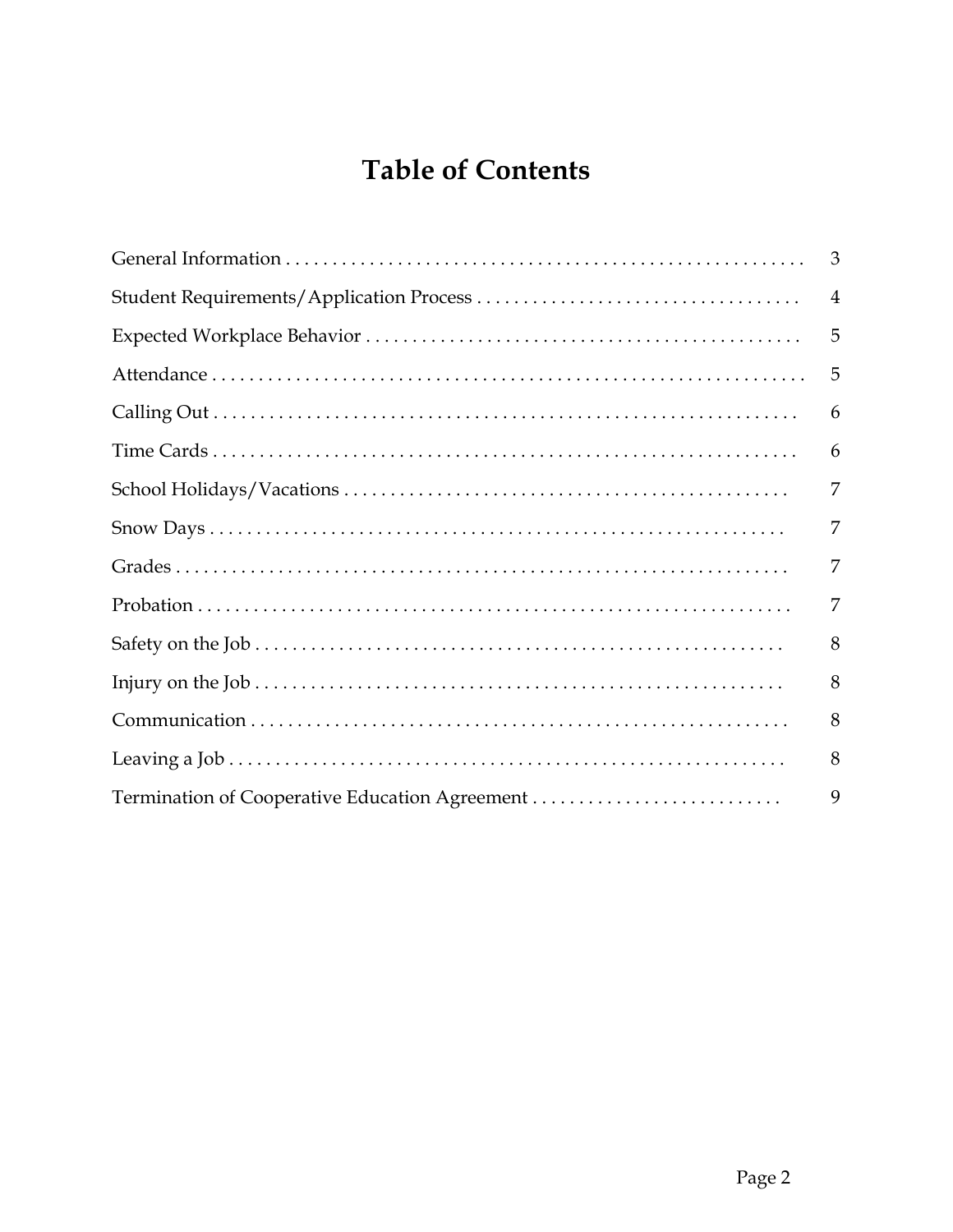#### <span id="page-3-0"></span>**General Information**

The Cooperative Education work program is open to all eligible seniors\* at Essex North Shore Agricultural & Technical School. The program is designed to allow students on-the-job training by involving them in work that is directly related to their technical area of study. On alternate cycles, the students will return to school for their academic classes. Every effort will be made to assist those students interested in participating to find related employment. Students on a Cooperative Education placement will be required to satisfy all attendance requirements and follow all established rules within the Essex North Shore Agricultural & Technical School Student Handbook. To be eligible, students must have:

- Excellent attendance
- Continued good academic standing (Passing all academic subjects/C average in CTE)
- Minimum of  $1\frac{1}{2}$  years of related training in the CTE program
- Attained OSHA safety credential
- Earn industry specific certifications if required
- Pass Employability Skills assessment (beginning with class of 2020)

The recommendation to participate at any particular work site must be granted by the CTE instructor. No student will be permitted on a Cooperative Education placement unless the employer maintains Workers' Compensation insurance and has completed a written agreement with Essex North Shore Agricultural & Technical School.

The Cooperative Education Coordinator and/or employer reserves the right to terminate any Cooperative Education work position for appropriate reasons. Students are expected to arrive to work on time daily and follow the directives given by supervisors. You are expected to complete all tasks to the best of your abilities and ask for help when needed.

\* Outstanding juniors may also be eligible to participate in co-op mid-way through their junior year, provided they meet the above criteria.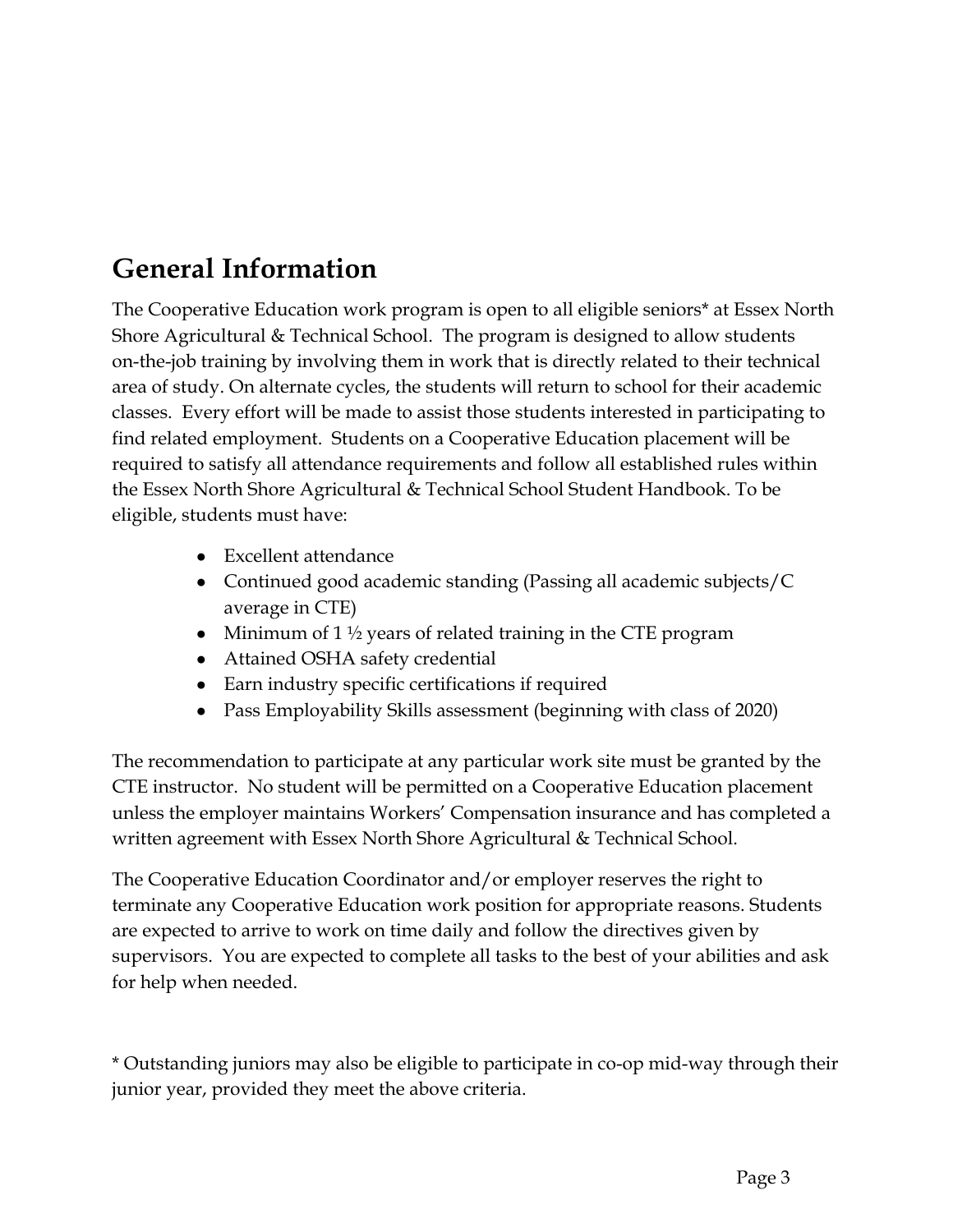# <span id="page-4-0"></span>**Student Requirements/Application Process**

In addition to meeting the above mentioned criteria, students must agree to the following requirements in order to participate in the Cooperative Education program.

Completion of the necessary paperwork:

Resume Cover Letter 1 letter of recommendation Cooperative Education application Cooperative Education Work Permit (if under age 18) Attendance at a Cooperative Education orientation session

Upon completion of the necessary paperwork and attendance at the Orientation session, students will be given a start date. Students may not begin a Co-op placement until a start date is authorized by the Cooperative Education Coordinator and CTE instructor.

**While you are assigned to be at your Cooperative Education placement, you are not allowed to be in school during the school day**. If you need to make up work, speak with counselors, teachers, coaches, you must do so during your academic week or schedule time after the school day has ended.

Exceptions will be considered for special circumstances such as athletic events requiring an early dismissal, college visits, testing that is not being offered at any other time, other unforeseen special circumstances. **All exceptions must be cleared by your on the job supervisor, Cooperative Education coordinator, CTE instructor and academy office.**

**Any student in the building on a day scheduled for Cooperative Education MUST do the following:**

**Sign in at the academy office Notify Cooperative Education office Report to CTE area and complete work assigned by instructor Make notation on the weekly time card**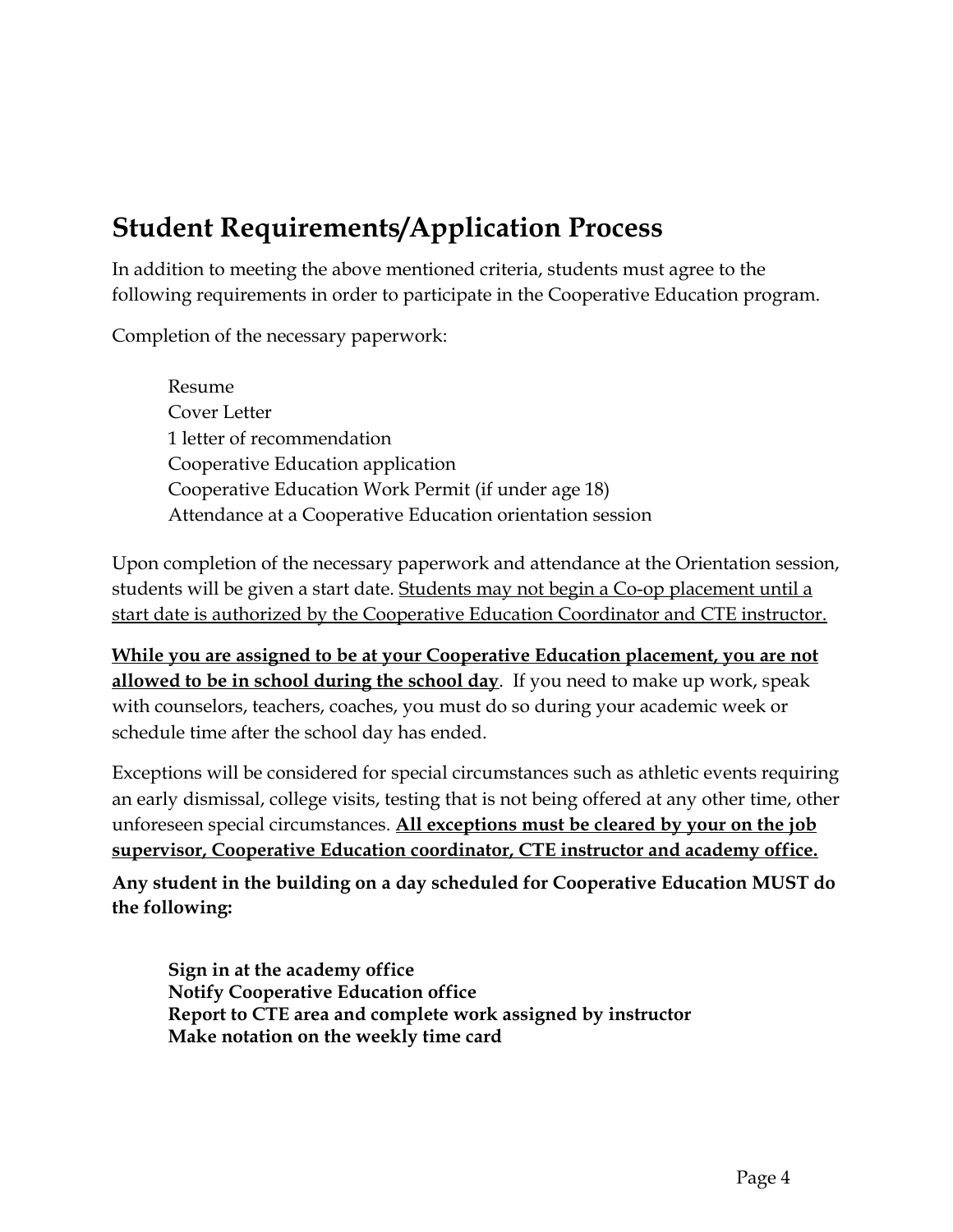# <span id="page-5-0"></span>**Expected Workplace Behavior**

While you are working at your Cooperative Education placement, remember that you are representing Essex North Shore Agricultural & Technical School. Professional behavior is expected at all times.

Work hours are not necessarily the same as school hours and are listed on the Cooperative Education Agreement. These are the hours you are expected to work. Any variation from these hours must be discussed with the CTE instructor and Cooperative Education Coordinator.

Adherence to all company policies is required.

- You are expected to arrive on time and follow the directives given by your supervisors.
- CELL PHONE USE is not acceptable on the job. You should find a safe place to store your phone until you are given break and/or lunch time. TEXTING, checking email/Facebook/Instagram, SnapChat etc. is to be done during your own time, not the time that the company is paying you to do a job.
- Proper PPE must be used at all times.
- If you need to be absent or will be late, you MUST:
	- Notify your supervisor(s) well in advance, before your shift is to start.
	- Contact the Co-op and academy offices via email or voicemail.
	- You must list the reason for absence on your time card.

#### <span id="page-5-1"></span>**Attendance**

Students must maintain favorable attendance while on Co-op, during both CTE and academic cycles.

You are expected to adhere to the schedule of work hours/days listed on the Cooperative Education Agreement. Please note that the number of hours may vary for all students. (example: some students are contracted to work 30 while others may be contracted for up to 40.)

Absences during the work week count as school absences. Any "days off" must receive prior approval by the CTE instructor and Cooperative Education Coordinator and must be explained on the weekly time card.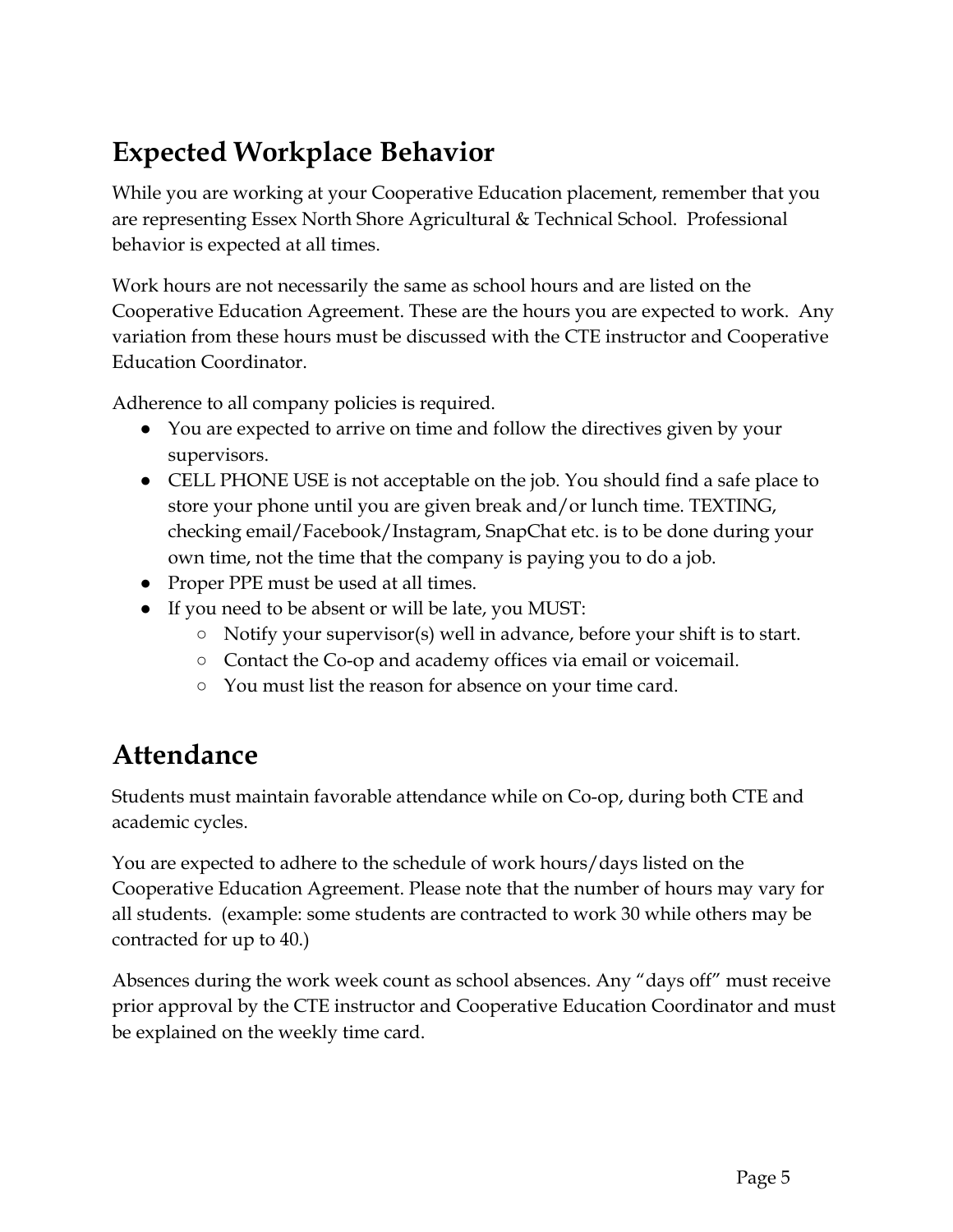# <span id="page-6-0"></span>**Calling Out**

The following procedure must be followed if you are absent from work:

- If you will be absent from work you **MUST** first contact your supervisor, then you MUST contact the Co-op and your academy office. You can leave voice mail or email.
- You must list the reason for the absence on your timesheet.
- If you have a planned period of extended absence (ie: medical, family, personal), you must notify your supervisor, CTE instructor, the Cooperative Education and Academy offices as soon as possible.
- If your supervisor notifies you for any reason not to report to work on any given day, **YOU MUST NOTIFY the Co-op AND academy office ASAP and PLAN TO BE IN SCHOOL** during that day. If you do not report to school or work, it is counted as an absence.
- You are not permitted to use time scheduled for Cooperative Education to come to school to work on your academic requirements.

# <span id="page-6-1"></span>**Time Cards**

Your time card is a vital part of your Cooperative Education placement. Returning time cards on time is not only necessary to record your grades but it is used to account for your attendance.

#### **Grading policy for time cards:**

**Timecards are due** the day you return to your academic schedule.

```
Attendance = 10% of grade
Work Standards/Competencies = 90% of grade
```
Late time cards will result in a loss of points from your original grade, 5 points per day.

Incomplete time cards will also result in deduction of points. It is very important that ALL INFORMATION is completed on the time card for accurate recording purposes.

Time cards are available from your CTE instructor or on the Cooperative Education page on the Essex North Shore Agricultural & Technical School website.

Hard copies of time cards must be turned in.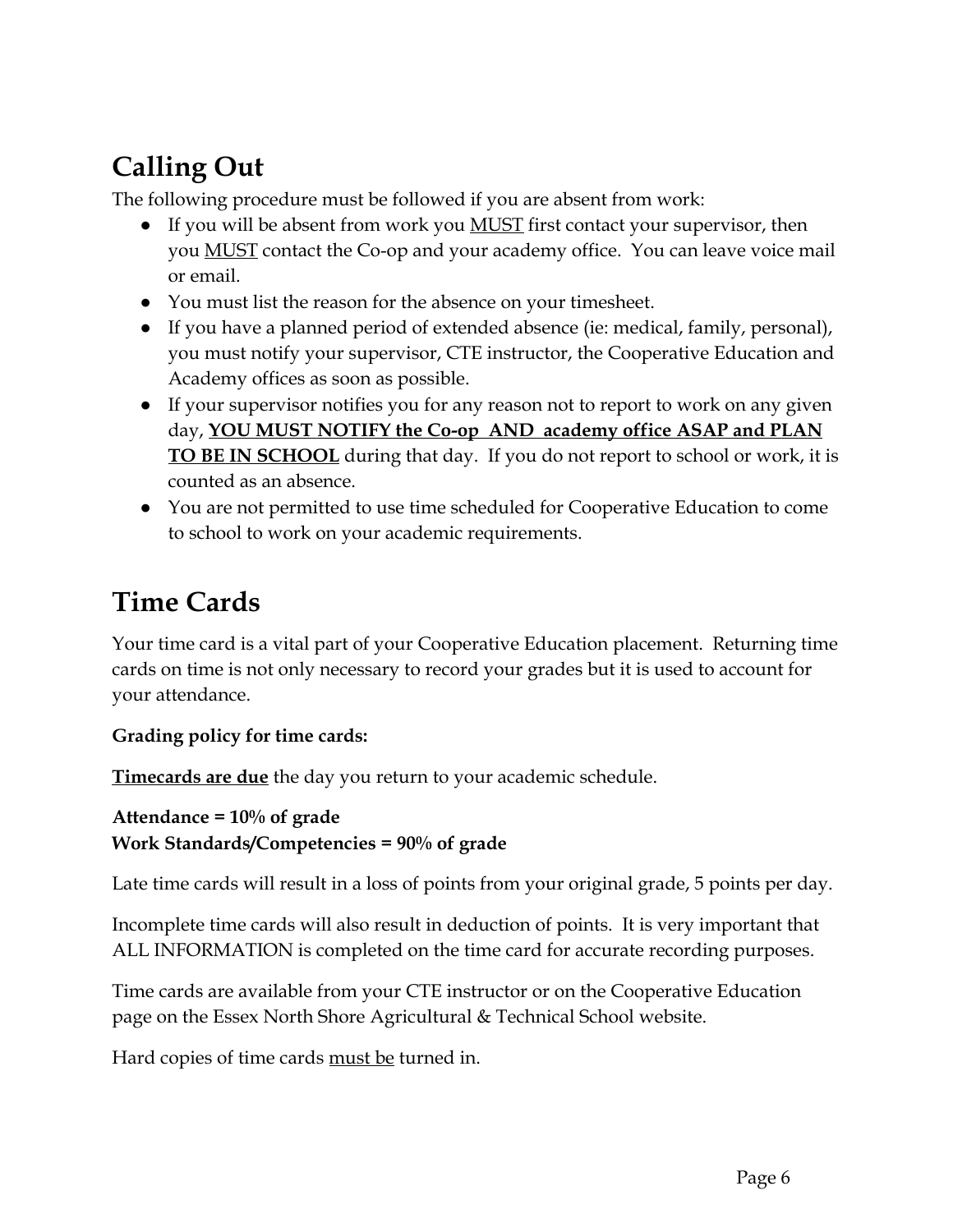Students with more than one time card missing will be asked to return from their Cooperative Education placement for the remainder of the marking period.

### <span id="page-7-0"></span>**School Holidays/Vacations**

The scheduled holidays and vacations on the school calendar **ARE NOT** necessarily in effect during your Co-op placement.

It is your responsibility to discuss upcoming holidays and vacations IN ADVANCE with your supervisor.

# <span id="page-7-1"></span>**Snow Days**

Please discuss a plan for snow days in advance, with your supervisor. If you receive the telephone call notifying you that there is no school at Essex North Shore Agricultural  $\&$ Technical School, please contact your supervisor to discuss your attendance at work. Many times, although school is cancelled for the day, roads are clear enough for you to travel later in the morning. Please use caution if driving during these times.

# <span id="page-7-2"></span>**Grades**

Grades will be checked twice per trimester: at progress report time and at report card time. If there is cause for concern on either grade report, you, your parents/guardians, instructors, guidance counselor and employer will be notified.

If you are in danger of failing any class at progress report time (70 or below), you will be placed on probation.

#### <span id="page-7-3"></span>**Probation**

A student may be placed on probation of there is cause for concern with grades, and/or attendance. Parents/guardians, guidance counselor, instructors and employers will be notified if a student is placed on probation.

Terms of probation are as follows:

You must meet with the Cooperative Education Coordinator to discuss the issues and come up with a plan for improvement. Part of that plan may be to stay after school for help with individual teachers and a weekly evaluation sheet completed by all instructors.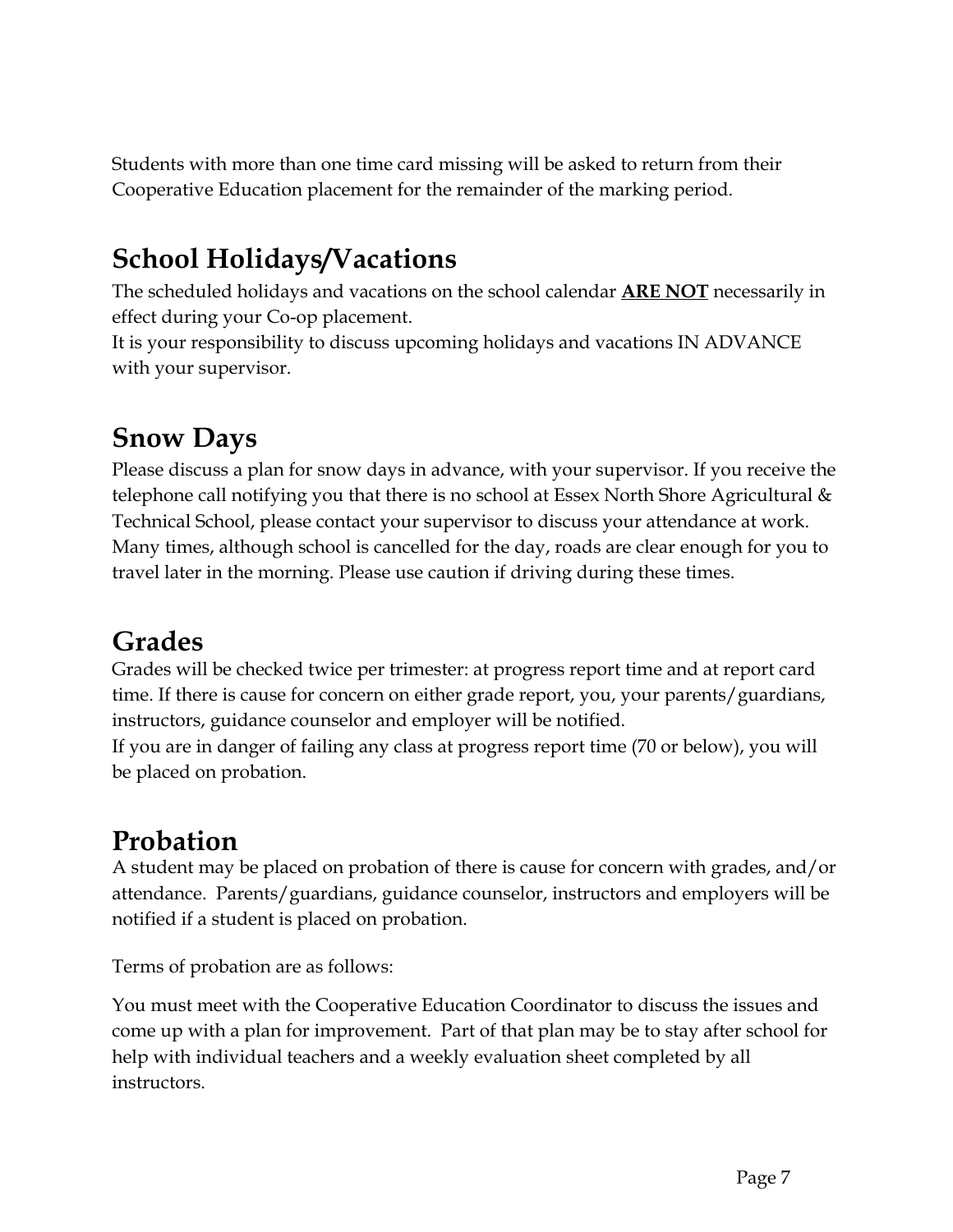In all cases, it is the student's responsibility to address the issues of concern and see that the result is not a failure of the class.

Students may not use CTE time/Cooperative Education time to make up academic course work.

# <span id="page-8-0"></span>**Safety on the Job**

While you are at your Co-op placement, please adhere to ALL SAFETY rules set forth by your employer. All proper PPE and safety regulations must be followed at all times.

# <span id="page-8-1"></span>**Injury on the Job**

If you are injured on the job, you must notify your supervisor AT ONCE. If medical attention is required, you and/or your supervisor must notify your parent and the Cooperative Education office or CTE instructor. ALL INJURIES must be reported!! If you will be in school as a result of an on-the-job injury, you must notify the Cooperative Education and academy offices and provide any documentation that relates to the injury and restrictions. Permission to return to work must be documented by a physician.

#### <span id="page-8-2"></span>**Communication**

The Cooperative Education Coordinator will communicate with you using your school email.

It is your responsibility to check these on a regular basis for any pertinent information.

# <span id="page-8-3"></span>**Leaving a Job**

Cooperative Education is an assigned course for which you are graded as any other course. It is the expectation that once you begin a placement, you complete the course.

If you are thinking of leaving your placement for any reason, YOU MUST first discuss this with your CTE instructors and the Cooperative Education Coordinator.

Leaving a job is an important decision that has many effects. There is a correct way to leave a job. If the ultimate decision is to leave, a plan must be put into effect for you to